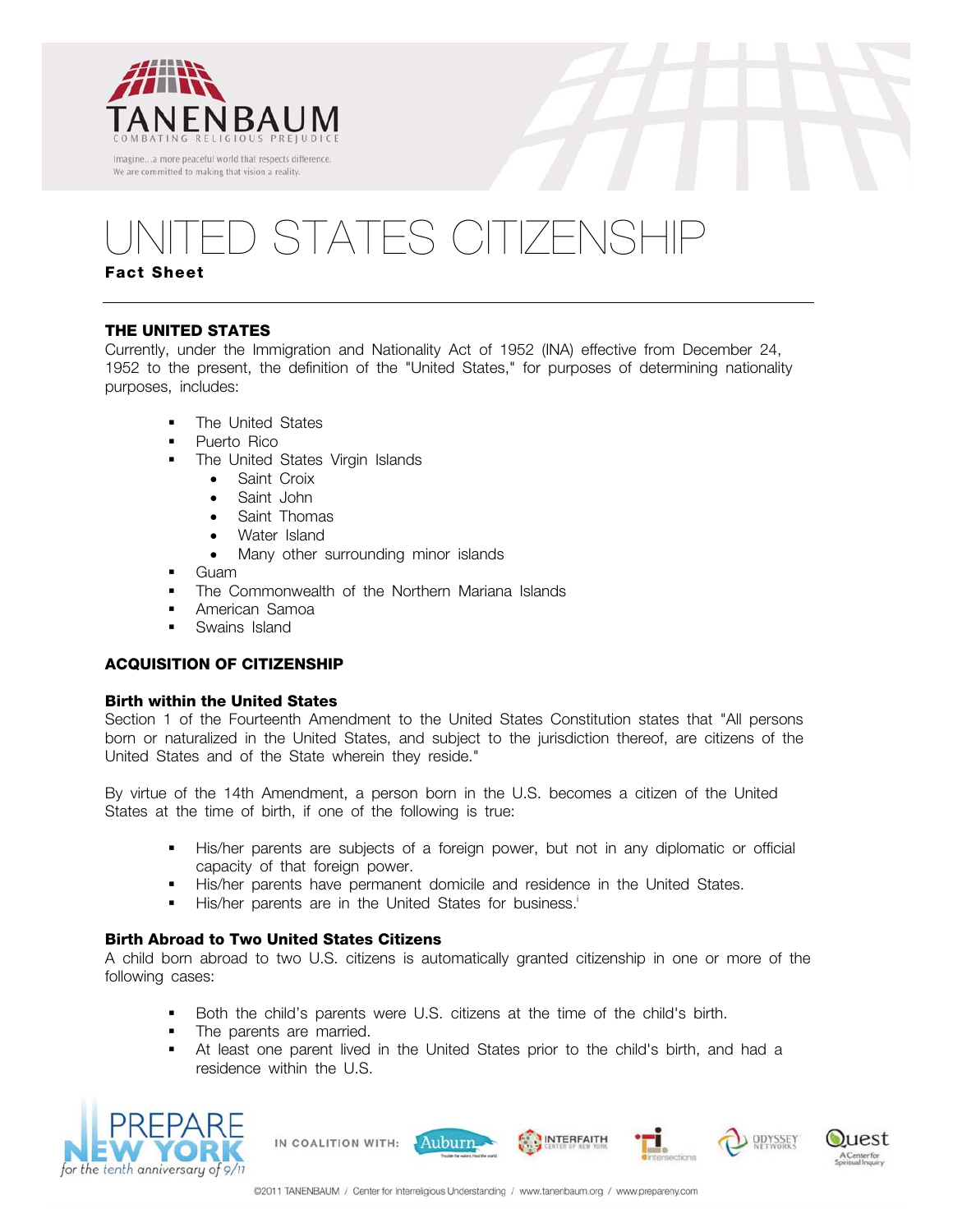A person's record of birth abroad, if registered with a U.S. consulate or embassy, is proof of citizenship.

## **Birth Abroad to One United States Citizen (in Wedlock)**

A person born abroad on or after November 14, 1986 where one parent is a U.S. citizen, is also a U.S. citizen if all of the following are true:

- **The person's parents were married at the time of his/her birth.**
- One of the person's parents was a U.S. citizen when the person in question was born.
- The citizen parent lived at least five years in the United States before the child's birth.
- A minimum of two of these five years in the United States were after the citizen parent's 14th birthday.

For persons born abroad to one U.S. citizen in wedlock between December 24, 1952 and November 14, 1986, a person is a U.S. citizen if all of the following are true:

- The person's parents were married at the time of birth.
- One of the person's parents was a U.S. citizen when the person was born.
- The citizen parent lived at least ten years in the United States before the child's birth.
- A minimum of 5 of these 10 years in the United States were after the citizen parent's 14th birthday.

The Immigration and Nationality Act includes additional provisions to satisfy the physicalpresence requirements for U.S. citizen parents, for time periods they spent abroad in "honorable service in the Armed Forces of the United States, or periods of employment with the United States Government or with an international organization". For these individuals, time abroad can be counted to satisfy the physical-presence requirements. Additionally, citizens who spent time living abroad as the "dependent unmarried son or daughter and a member of the household of a person" in any of the previously mentioned organizations can also be counted.<sup>ii</sup>

## **Out-of-Wedlock Birth Abroad to a Mother who is a U.S. Citizen**

A person born abroad and out-of-wedlock to a U.S. citizen mother is a U.S. citizen if all the following apply:

- The mother was a U.S. citizen at the time of the birth.
- The mother was physically present in the United States or one of its outlying possessions for a continuous period of one year prior to the birth.

## **Out-of-Wedlock Birth Abroad to a Father who is a U.S. Citizen<sup>iii</sup>**

A person born abroad and out-of-wedlock to a U.S. citizen father may acquire U.S. citizenship provided:

- A blood relationship between the person and the father is established by clear and convincing evidence;
- The father was a U.S. national at the time of the birth;
- The father was physically present in the United States or its outlying possessions prior to the child's birth for five years, at least two of which were after reaching the age of 14.
- The father (unless deceased) has agreed in writing to provide financial support for the person until s/he reaches the age of 18 years, and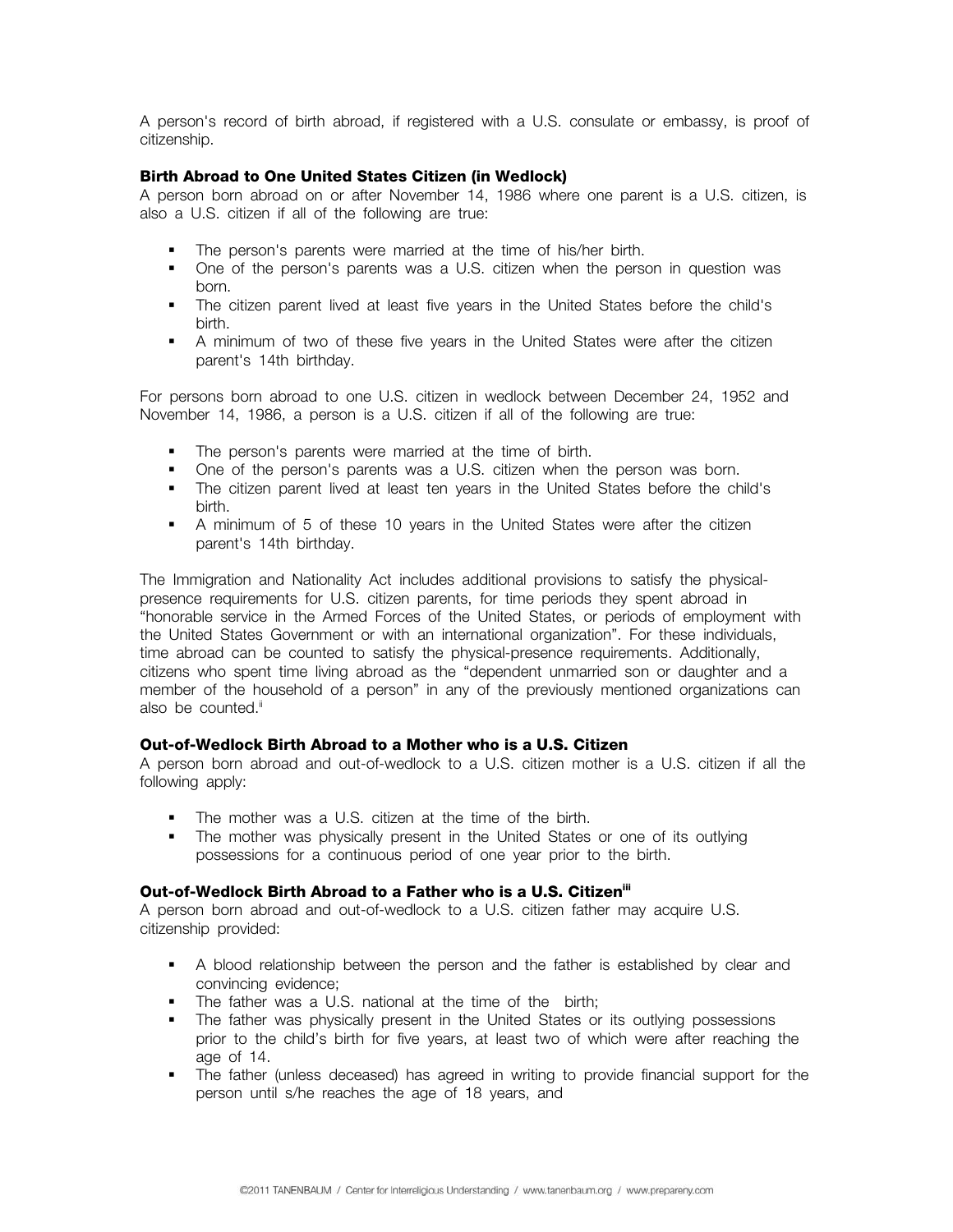- While the person is under the age of 18 years --
	- s/he is legitimated under the law of his/her residence or domicile;
	- the father acknowledges paternity of the person in writing under oath; or
	- the paternity of the person is established by adjudication of a competent court.

#### **Biological or Adopted Children Residing in the United Statesiv**

A child automatically becomes a U.S. citizen when all of the following conditions have been met:

- At least one parent of the child is a U.S. citizen, whether by birth or naturalization.
- The child is under the age of 18 years.
- The child is residing in the United States in the legal and physical custody of the U.S. citizen parent based on a lawful admission for permanent residence.

An adopted child may automatically become a citizen under section 320 of the INA if the child satisfies the requirements applicable to adopted children under sections 101(b)(1)(E), (F) or (G) of the INA.

To qualify as a "child" for purposes of this section, the individual must be unmarried.

#### **Naturalization**

A person who was not born a U.S. citizen may acquire U.S. citizenship through a process known as naturalization.

#### **Eligibility for Naturalization (Being Granted Citizenship)**

To become a naturalized United States citizen, generally one must meet the following eligibility requirements to apply for naturalization:<sup>v</sup>

- Be 18 years or older
- Be a green card holder for at least 5 years immediately preceding the date of filing the Form N-400, Application for Naturalization
- Have lived within the state, or USCIS district with jurisdiction over the applicant's place of residence, for at least 3 months prior to the date of filing the application
- Have continuous residence in the United States as a green card holder for at least 5 years immediately preceding the date of the filing the application
- Be physically present in the United States for at least 30 months out of the 5 years immediately preceding the date of filing the application
- Reside continuously within the United States from the date of application for naturalization up to the time of naturalization
- Be able to read, write, and speak English and have knowledge and an understanding of U.S. history and government (civics).
- Be a person of good moral character, attached to the principles of the Constitution of the United States, and well-disposed to the good order and happiness of the United States during all relevant periods under the law.

#### **Naturalization for Spouses of U.S. Citizens**

## **In general, one may qualify for naturalization if one meets the following**  requirements:<sup>vi</sup>

- Have been a permanent resident (green card holder) and have continuous residence in the United States as a green card holder for at least 3 years after having become a green card holder
- Have been living in marital union with the same U.S. citizen spouse during the 3 years prior to the date of filing the application, which spouse has been a U.S. citizen during all such 3 years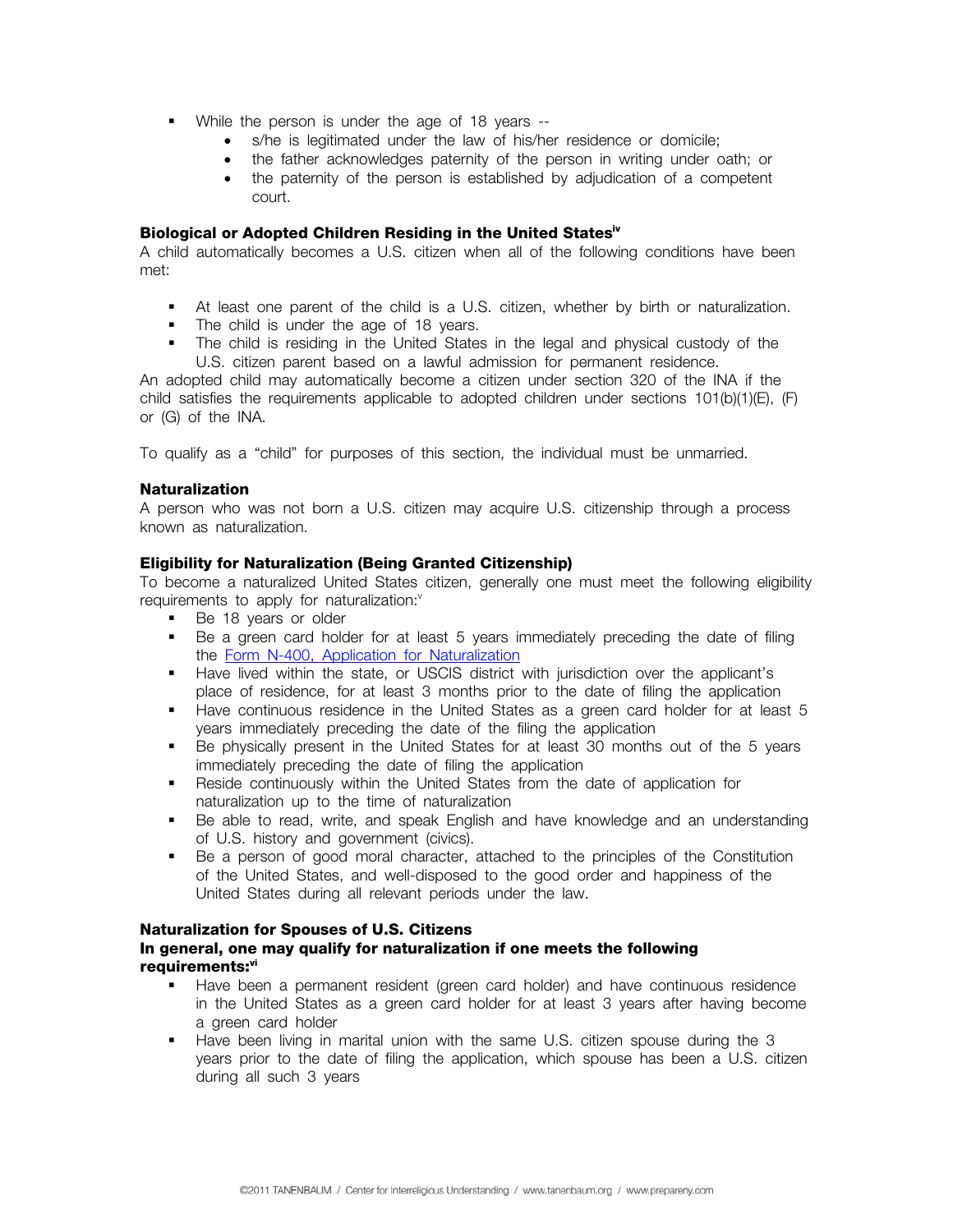- Have been physically present in the U.S. for at least 18 months before applying and has resided within the State or USCIS district in which the applicant filed his application for at least 3 months before applying.
- **Meet the other eligibility requirements for naturalization.**

Certain exceptions to the English and civics requirements exist for long-time, older permanent residents and those with mental or physical disabilities.<sup>vii</sup>

## **Naturalization for Biological or Adopted Children Residing Outside the United Statesviii**

Biological or adopted children who regularly reside outside of the United States may qualify for naturalization. In general, to be eligible for citizenship under section 322 of the INA, a child must meet the following requirements:

- At least one parent is a U.S. citizen or, if deceased, the parent was a U.S. citizen at the time of death.
- The U.S. citizen parent or his or her U.S. citizen parent has (or at the time of death had) been physically present in the United States or its outlying possessions for at least 5 years, at least two of which were after attaining the age of 14.
- The child is under the age of 18 years.
- The child is residing outside of the United States in the legal and physical custody of the U.S. citizen parent (or, if the citizen parent is deceased, an individual who does not object to the application).
- The child is temporarily present in the United States after having entered lawfully and is maintaining lawful status in the United States.

An adopted child may be eligible for naturalization under section 322 of the INA if the child satisfies the requirements applicable to adopted children under sections 101(b)(1)(E), (F) or (G) of the INA.

#### **To qualify as a "child" for purposes of this section, the person must be unmarried.**

#### **Naturalization Tests**

Since October 1, 2008, applicants who file to become naturalized (i.e., who file the N-400, Application for Naturalization) must pass a new test that examines the applicant's knowledge of U.S. society (also known as "Civics") and the English language. Up until October 1, 2009, applicants who filed before October 1, 2008 had a choice to take the old test, which had a different set of test questions that were more basic and could generally be answered with one word.<sup>ix</sup> On October 1, 2009, following a one-year transition, the new test became mandatory for all naturalization applicants.<sup>x</sup> In addition to passing the tests, citizenship applicants must also submit to an in-person interview. Two opportunities to take the English and Civics tests will be given. Retests will be given on the portion of the test that is failed (English or Civics) between 60 and 90 days from the date of the initial interview. $x_i$ 

#### **Civics Test**

For the Civics portion of the test, applicants are asked up to ten questions, and must answer at least six of the questions with the correct answers. U.S. Citizenship and Immigration Services (USCIS) has published a list of 100 sample questions (with the answers that should be given when taking the test), from which the test questions are always chosen. The full list of questions is in the "A Guide to Naturalization," available for free from the USCIS.<sup>xii</sup>

Sample questions and answers are published by the USCIS in English, Spanish, Chinese, Tagalog, and Vietnamese.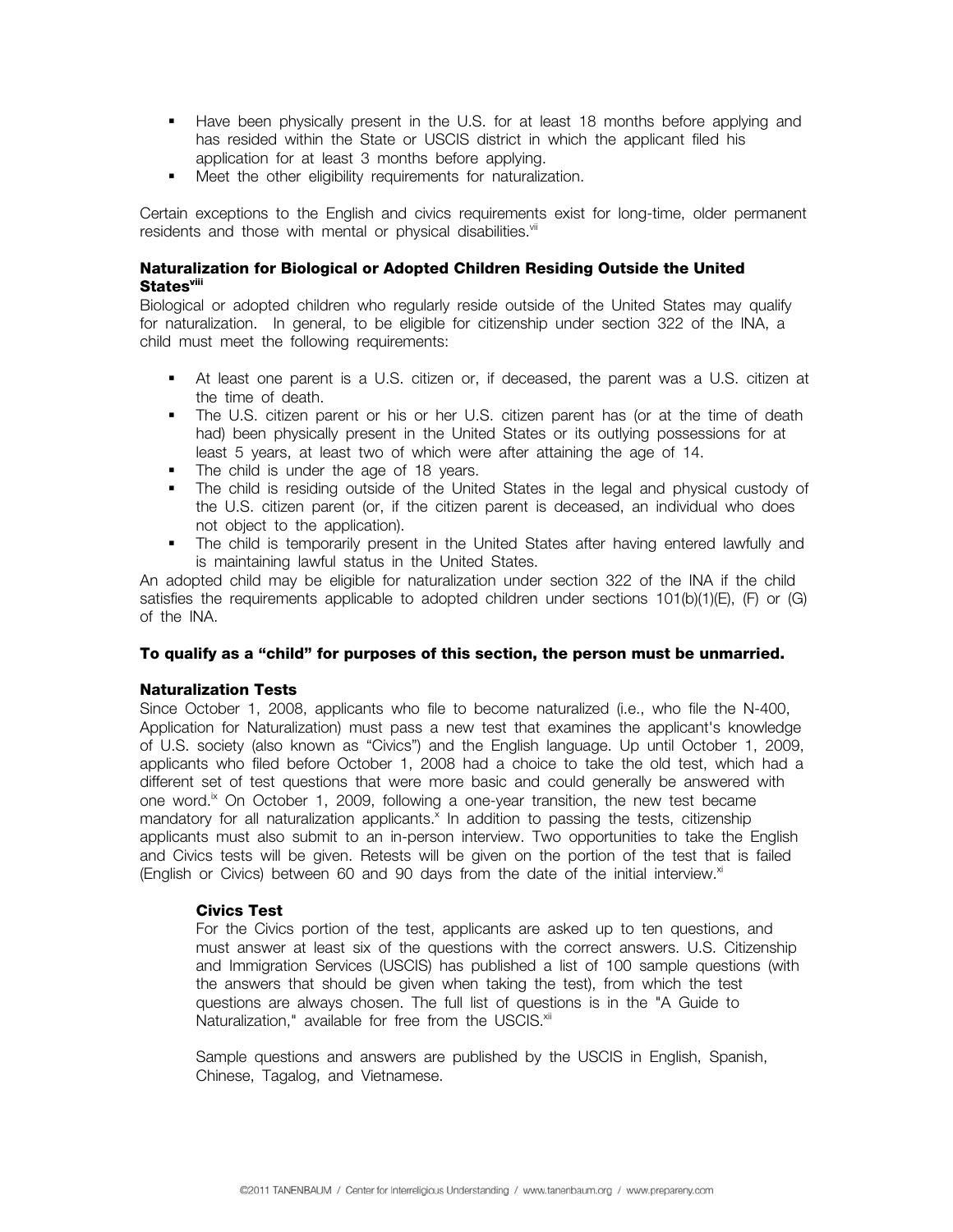## **English Test**

During the interview, in addition to knowledge of Civics, a USCIS officer tests the applicant's ability to read, write, and speak English:

- One sentence out of three sentences must be read correctly in English.
- One sentence out of three sentences must be written correctly in English.

#### **Many Current U.S. Citizens Cannot Pass the Naturalization Test**

In a study by *Newsweek*, 38% of American citizens surveyed did not pass the exam. $x^{iii}$ 

Study materials for the naturalization test are available on the U.S. Citizenship and Immigration Services website for reference at http://www.uscis.gov. (View "The Naturalization Test" under the Citizenship heading.)

#### **WHO ARE THE UNITED STATES CITIZENS?xiv**

#### **RACE**

| Race                                          | # people    | % of the total<br>population | % increase from<br>2000 |
|-----------------------------------------------|-------------|------------------------------|-------------------------|
| White                                         | 223,553,265 | 72.4%                        | 5.7%                    |
| Black or African American                     | 38,929,319  | 12.6%                        | 12.3%                   |
| Some Other Race*                              | 19,107,368  | 6.2%                         | 24.4%                   |
| Asian                                         | 14,674,252  | 4.8%                         | 43.3%                   |
| Two or More Races                             | 9,009,073   | 2.9%                         | 32%                     |
| American Indian and Alaska<br>Native          | 2,932,248   | 0.9%                         | 18.4%                   |
| Native Hawaiian and Other<br>Pacific Islander | 540,013     | $0.2\%$                      | 35.4%                   |

The above data come from the United States Census Bureau's "Overview of Race and Hispanic Origin: 2010." The category called "Some Other Race" includes all responses not within the other categories of White, Black or African American, American Indian or Alaska Native, Asian, and Native Hawaiian or Other Pacific Islander. Respondents reporting entries such as multiracial, mixed, interracial, or a Hispanic or Latino group (for example, Mexican, Puerto Rican, Cuban, or Spanish) are included in this category.

This report also collected information on the percentages of Hispanics. Hispanic origin is variously viewed as a heritage, nationality group, lineage, or an identity based on one's country of birth or the birth country of their parents or ancestors before arrival in the United States. People who identify their origin as Hispanic, Latino, or Spanish may be any race. **More than half** of the growth in the total population of the United States between 2000 and 2010 represented an increase in the Hispanic population.

#### **RELIGION**

#### **Please see World Religions Fact Sheet for demographics**

Depending on the source one uses, there are up to 30 religious traditions within the borders of the U.S. Purdue University scholars found that between 1996 and 2004, members of the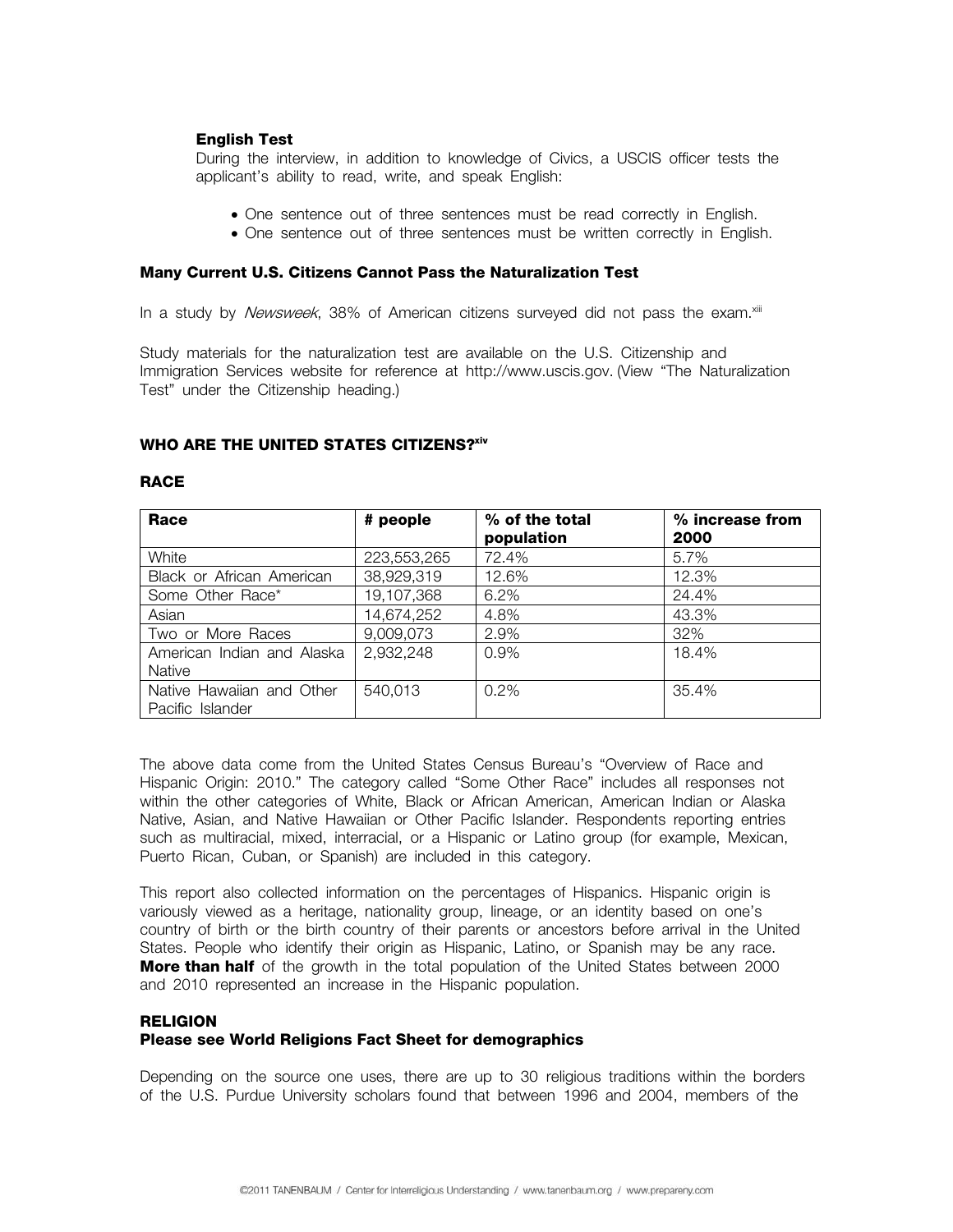U.S. population who consider Christian identity as a "very important" attribute of being American increased from 38 percent to 49 percent. In contrast, the researchers found that non-Christians and those with no religious affiliation overwhelmingly rejected a link between being Christian and being "truly American."<sup>xv</sup>

#### **SEX AT BIRTH**<sup>xvi</sup>

Female,  $2009 = 50.7\%$ Male,  $2009 = 49.3\%$ 

**According to the Intersex Society of North America, about 1 percent of live births exhibit some degree of sexual ambiguity. This statistic is not specific to the United States.**xvii

## **AGExviii**

**Age Structure** (2011 est.) 0-14 years: 20.1% (male 32,107,900/female 30,781,823) 15-64 years: 66.8% (male 104,411,352/female 104,808,064) 65 years and over: 13.1% (male 17,745,363/female 23,377,542)

Median Age in the U.S. (2011 est.) Total: 36.9 years Male: 35.6 years Female: 38.2 years

#### **SEXUAL ORIENTATION**

According to a report published by the Williams Institute in April 2011, approximately 3.5% of American adults identify as lesbian, gay or bisexual (more than 8 million), while approximately  $0.3\%$  identify as transgender (nearly  $700,000$ ).  $x$ ix

#### **IMMIGRATION**

## **A SNAPSHOT OF IMMIGRATION IN THE UNITED STATES**xx

## **17th Century – 19th Century**

Immigrants, or "settlers," came from locations throughout Europe including the British Isles, the German-speaking area of the Palatinate, France (Protestant Huguenots) and the Netherlands. While most of the new settlers of this era tended to hail from the British Isles, with English, Scottish, Welsh, and Ulster Irish gravitating toward different colonies (later states) and regions, the new immigrants included Jews from the Netherlands and from Poland. Many people came voluntarily and as indentured servants, but most Africans who came to the land that was to become the U.S. were stolen from their homes and forcibly brought over.

#### **1820s – 1880s**

Through the 1880s, about 15 million immigrants made their way to the United States, many choosing to pursue agriculture in the Midwest and Northeast, while others flocked to cities like New York, Philadelphia, Boston, and Baltimore. Immigrants tended to cluster by group in particular neighborhoods, cities, and regions. Economic and political factors in both Europe and the United States shaped this transition, including the end of the Napoleonic Wars in Europe, and an increase in industrial development in the United States. This era saw the first large-scale arrival of Catholic immigrants to the largely Protestant United States, primarily women and men from Ireland. This inspired serious nativism, which reflected both a widespread antipathy to immigrants in general, and fear of Catholicism and aversion to the Irish.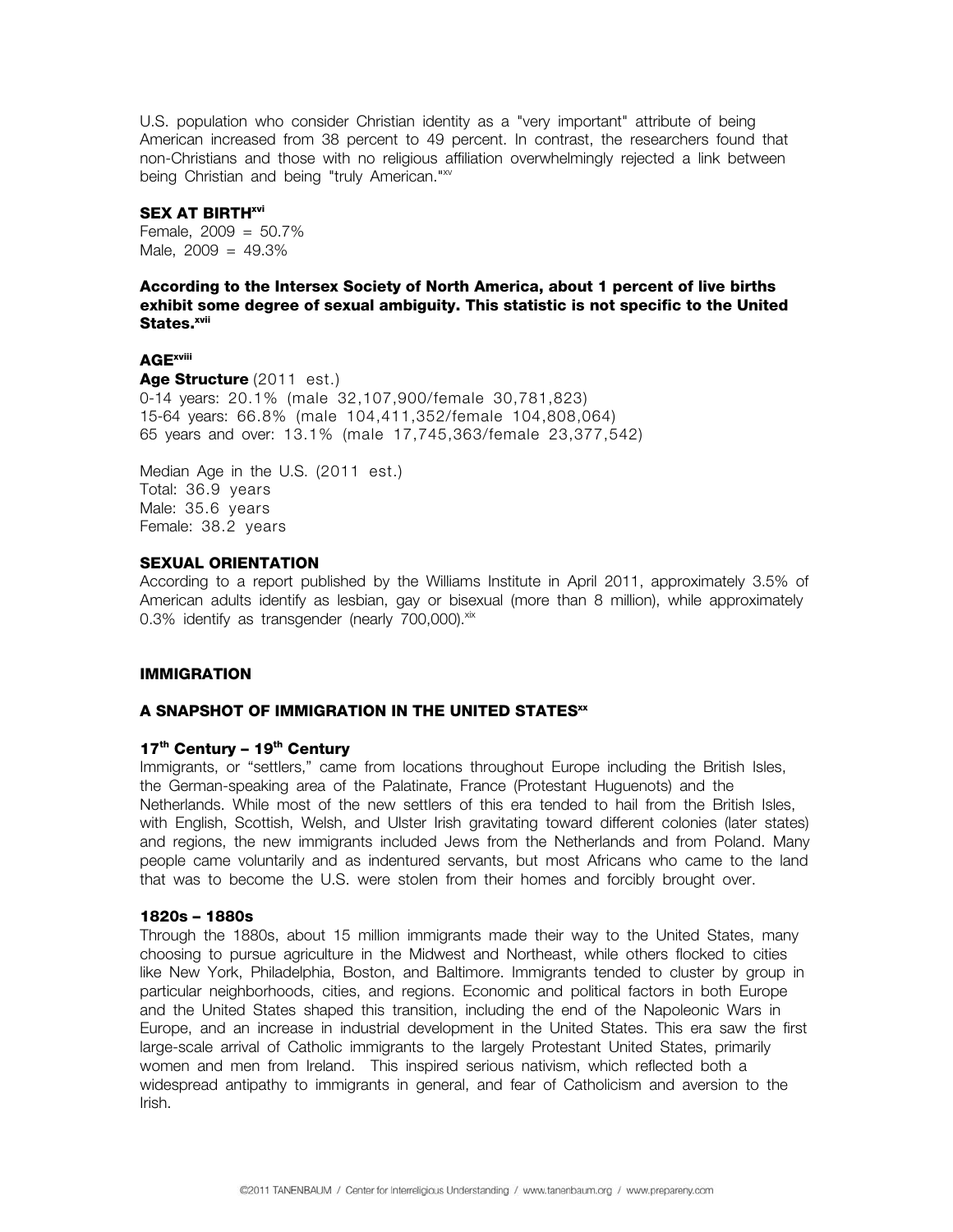#### **1890s – 1910s**

During this period, innovations in steam transportation made it possible for larger ships to bring larger groups of immigrants to the United States. The immigrants of this era tended to come from southern and Eastern Europe. With their arrival, a second wave of organized xenophobia emerged. By the 1890s, many citizens of the United States, often white, nativeborn and from or identified with higher socio-economic status, considered immigration to pose a serious danger to the nation's health and security.

#### **1920s – 1965**

Restrictions on immigration were limited during the late 19th and early 20th centuries. However, the National Origins Act in 1921 (and its final form in 1924) restricted the number of immigrants who might enter the United States. The act also assigned slots according to quotas based on national origin. A complicated piece of legislation, it essentially gave preference to immigrants from northern and western Europe, severely limited the numbers from eastern and southern Europe, and declared all potential immigrants from Asia to be unworthy of entry into the United States. The legislation excluded the Western Hemisphere from the quota system. Therefore, immigrants could and did move quite freely from Mexico, the Caribbean (including Jamaica, Barbados, and Haiti), and other parts of Central and South America. This era, throughout which the 1924 legislation was applied, lasted until 1965.

#### **1965 – Present Day**

The Hart-Celler Act in 1965 was a by-product of the Civil Rights revolution and President Lyndon Johnson's Great Society programs. The measure ended the nation-of-origin based quota system. It was not intended to stimulate immigration from Asia, the Middle East, Africa, and elsewhere in the developing world, but rather, its authors had expected that immigrants from the "traditional" sending societies such as Italy, Greece, and Poland would immigrate to the U.S. But after 1970, following an initial influx from those European countries, immigrants in increasing numbers began to come from places like Korea, China, India, the Philippines, Pakistan and many countries in Africa.

## **IMMIGRATION TODAYxxi**

During the last four decades, the foreign-born population of the United States has risen both numerically and as a percent of the total population:

1970: 9.6 million or 4.7 % of the entire population was foreign-born 1980: 14.1 million or 6.2 % of the entire population was foreign-born 1990: 19.8 million or 7.9 % of the entire population was foreign-born 2000: 31.1 million or 11.1 % of the entire population was foreign-born 2009: 38.5 million or 12.5 % (1 in 8 residents) of the entire population was foreign-born

While the number of foreign-born represents a historical high, the proportion of the total population is lower than during the great migration of the late 1800s and early 1900s, when it fluctuated between 13 percent and 15 percent. In 1960, 75 percent of the foreign-born were from countries in Europe. By 2009, over 80 percent of the foreign-born were from countries in Latin America and Asia. Also, since 1960, the foreign-born increasingly have settled in states beyond the traditional gateway states of New York, California, Texas, Florida, and Illinois.

In 2009, **over half (53 percent) of all foreign-born residents were from Latin America.** Another **28 percent were from Asia.** The next largest region-of-origin group—the foreignborn from **Europe—represented 13 percent of all foreign-born, less than half the size**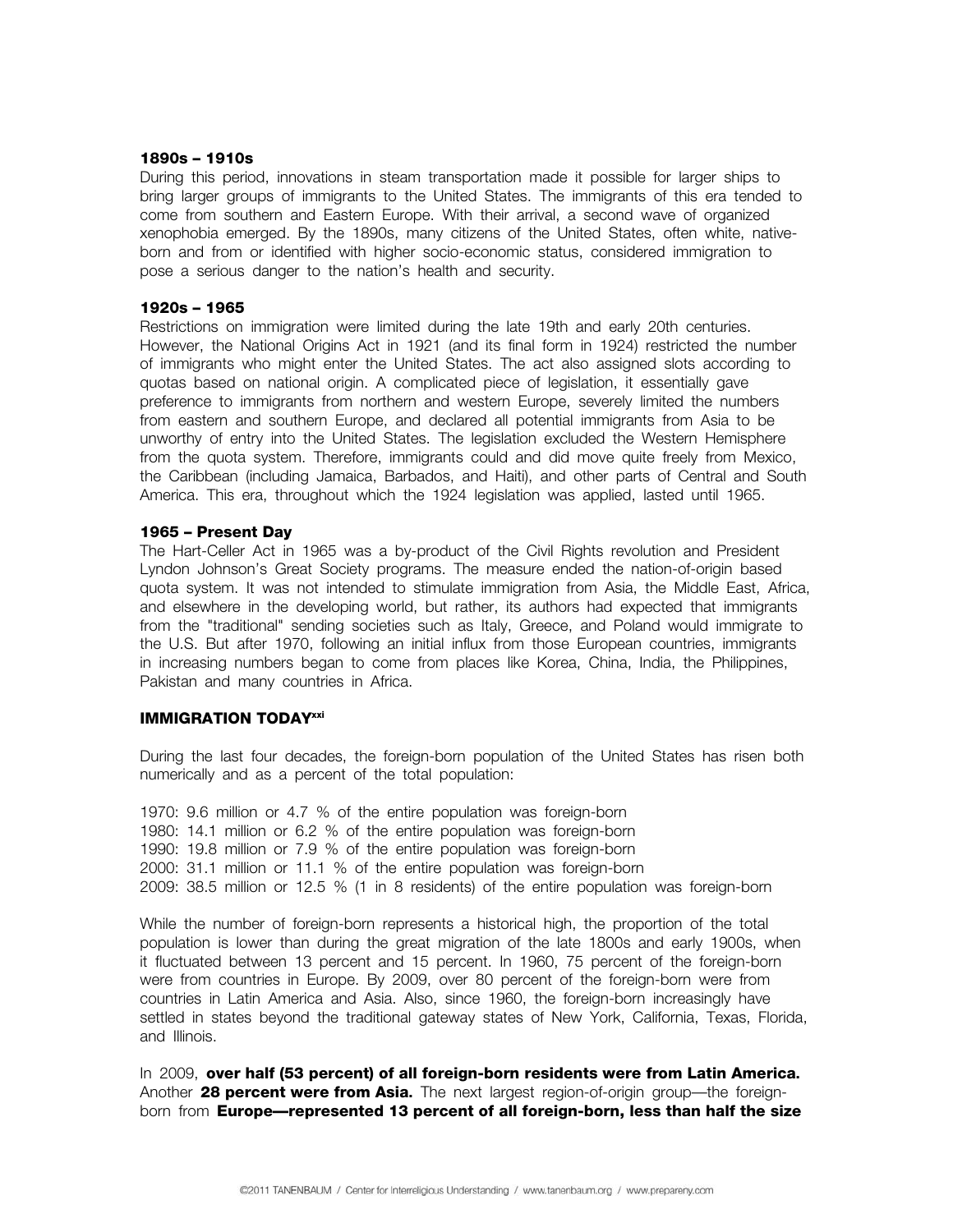## **of the foreign-born from Asia.** About **4 percent of the foreign-born were from Africa,**  followed by about **3 percent from other regions, including Oceania and Northern America.**

In 2009, Mexico was the nation with the largest number of émigrés within the foreign-born population in the U.S. with 11.5 million foreign-born from Mexico, representing 30 percent of the total foreign-born population.

iii "Acquisition of U.S. Citizenship by a Child Born Abroad," <

 $V$  8 CFR PART 316, General Requirements for Naturalization, Sec. 316.2 Eligibility.  $<$ 

vi 8 CFR PART 319, Special Classes of Persons Who May be Naturalized: Spouses of United States Citizens, Sec. 319.1 Persons living in marital union with United States citizen spouse <

http://www.uscis.gov/ilink/docView/SLB/HTML/SLB/0-0-0-1/0-0-0-11261/0-0-0-31517/0-0-0-31522.html>  $V$ <sup>ii</sup> "Exceptions & Accommodations," U.S. Citizenship and Immigration Services <

ix "What You Need to Know About the US Citizenship Test," Legal Language Services, 10 February 2010 <http://www.legallanguage.com/legal-articles/citizenship-test/>.

<sup>x</sup> "Applicant Performance on the Naturalization Test," U.S. Citizenship and Immigration Services < http://www.uscis.gov/portal/site/uscis/menuitem.eb1d4c2a3e5b9ac89243c6a7543f6d1a/?vgnextoid=6c40ec9 0d8668210VgnVCM100000082ca60aRCRD&vgnextchannel=6c40ec90d8668210VgnVCM100000082ca60aR CRD>

 $x$ <sup>i</sup> "The Naturalization Test," U.S. Citizenship and Immigration Services  $\lt$ 

http://www.uscis.gov/portal/site/uscis/menuitem.eb1d4c2a3e5b9ac89243c6a7543f6d1a/?vgnextoid=dd7ffe9d d4aa3210VgnVCM100000b92ca60aRCRD&vgnextchannel=dd7ffe9dd4aa3210VgnVCM100000b92ca60aRCR  $D$ 

 $xii$  *A Guide to Naturalization*, U.S. Citizenship and Immigration Services <

http://www.uscis.gov/files/article/M-476.pdf >.

xiii Romano, Andrew, "How Dumb Are We?", Newsweek, March 20, 2011

<http://www.newsweek.com/2011/03/20/how-dumb-are-we.html>.

xiv Karen R. Humes, Nicholas A. Jones, and Roberto R. Ramirez, "Overview of Race and Hispanic

Origin: 2010," U.S. Census Bureau, 2010 Census Briefs, March, 2011

<http://www.census.gov/prod/cen2010/briefs/c2010br-02.pdf>.

xvAdelle M. Banks, "Study: More Link Christian Faith to being American," Religion News Service, 20 October 2010

<http://www.religionnews.com/index.php?/rnspremiumtext/study\_more\_link\_christian\_faith\_to\_being\_american />. The findings are based on an analysis of data from the General Social Survey, collected by the National Opinion Research Center, in which more than 1,000 respondents were queried in 1996 and 2004.

xvi "USA QuickFacts," U.S. Census Bureau <http://quickfacts.census.gov/qfd/states/00000.html>.

a<br>B <sup>i</sup> United States vs Wong Kim Ark, 169 U.S. 649 (1898)

ii "INA: Act 301 - Nationals and Citizens of the United States at Birth," U.S. Citizenship and Immigration Services < http://www.uscis.gov/ilink/docView/SLB/HTML/SLB/0-0-0-1/0-0-0-29/0-0-0-9679.html>.

http://travel.state.gov/law/citizenship/citizenship\_5199.html><br>iv "Biological or Adopted Children Residing in the United States," U.S. Citizenship and Immigration Services <

http://www.uscis.gov/portal/site/uscis/menuitem.eb1d4c2a3e5b9ac89243c6a7543f6d1a/?vgnextoid=d4c3a3a c86aa3210VgnVCM100000b92ca60aRCRD&vgnextchannel=d4c3a3ac86aa3210VgnVCM100000b92ca60aR CRD>

http://www.uscis.gov/ilink/docView/SLB/HTML/SLB/0-0-0-1/0-0-0-11261/0-0-0-30960/0-0-0-30975.html#0- 0-0-19605>

http://www.uscis.gov/portal/site/uscis/menuitem.eb1d4c2a3e5b9ac89243c6a7543f6d1a/?vgnextoid=ffe2a3ac 86aa3210VgnVCM100000b92ca60aRCRD&vgnextchannel=ffe2a3ac86aa3210VgnVCM100000b92ca60aRCR  $D$ 

viii "Biological or Adopted Children Residing Outside the United States," U.S. Citizenship and Immigration Services <

http://www.uscis.gov/portal/site/uscis/menuitem.eb1d4c2a3e5b9ac89243c6a7543f6d1a/?vgnextoid=8554a3a c86aa3210VgnVCM100000b92ca60aRCRD&vgnextchannel=8554a3ac86aa3210VgnVCM100000b92ca60aR CRD>